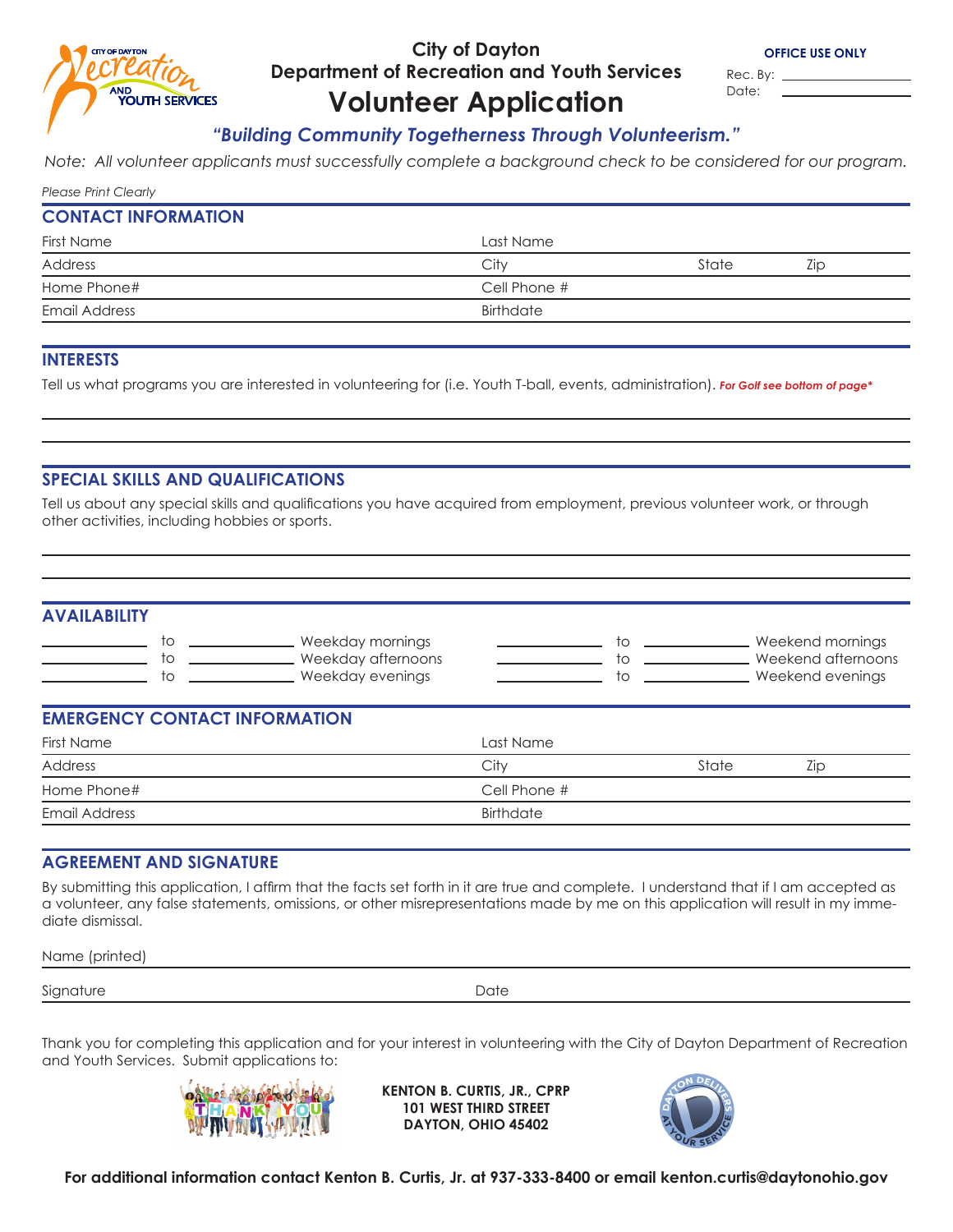



## **City of Dayton Recreation & Youth Services National Background Screening Consent Form**

| Department of Recreation and Youth Services, to obtain information regarding myself. This includes |  |  |
|----------------------------------------------------------------------------------------------------|--|--|

the following:

- Local & National Criminal background records/information
- All 50 State Sex Offender Registries
- Full Address Trace
- **•** Social Security Verification

I, the undersigned, authorize this information to be obtained either in writing or via telephone in connection with my application. Any person, firm or organization providing and/or receiving information or records in accordance with this authorization is released from any and all claims of liability for compliance. Such information will be held in confidence in accordance with the organization's guidelines.

I understand that a criminal report may be obtained at any time after receipt of authorization, and that the City of Dayton, Department of Recreation and Youth Services reserves the right to deny and/or terminate my volunteer opportunity at any time.

Print Name: **\_\_\_\_\_\_\_\_\_\_\_\_\_\_\_\_\_\_\_\_\_\_\_\_\_\_\_\_\_\_\_\_\_\_\_\_\_\_\_\_\_\_**Date**:\_\_\_\_\_\_\_\_\_\_\_\_\_\_\_**

Signature:

## **Office Use Only – Do Not Write Below This Line**

Approved for background screening by:  $\frac{1}{\text{Coordinate}}$ 

Coordinator

 $\frac{1}{2}$  ,  $\frac{1}{2}$  ,  $\frac{1}{2}$  ,  $\frac{1}{2}$  ,  $\frac{1}{2}$  ,  $\frac{1}{2}$  ,  $\frac{1}{2}$  ,  $\frac{1}{2}$  ,  $\frac{1}{2}$  ,  $\frac{1}{2}$  ,  $\frac{1}{2}$  ,  $\frac{1}{2}$  ,  $\frac{1}{2}$  ,  $\frac{1}{2}$  ,  $\frac{1}{2}$  ,  $\frac{1}{2}$  ,  $\frac{1}{2}$  ,  $\frac{1}{2}$  ,  $\frac{1$ 

Recreation and Youth Services Manager Date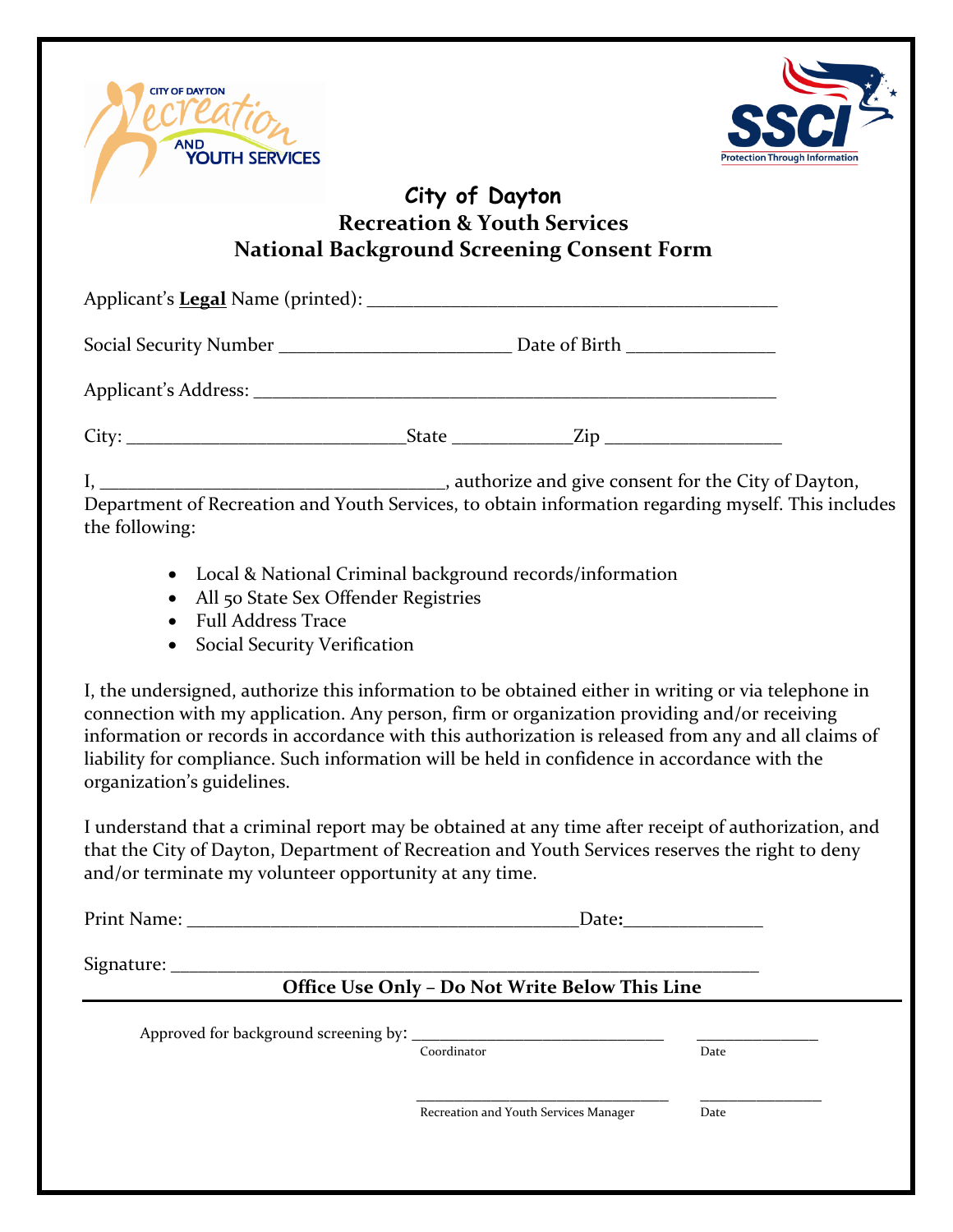

#### **RELEASE AND WAIVER OF LIABILITY FOR VOLUNTEERS**

| Name:         |  |  |
|---------------|--|--|
| Address:      |  |  |
| E-mail/Phone: |  |  |

This Release and Waiver of Liability, (the "Release") is executed on this  $\rule{1em}{0.15mm}$  day of  $\rule{1em}{0.15mm}$ 201\_\_, by \_\_\_\_\_\_\_\_\_\_\_\_\_\_\_\_\_\_\_\_\_\_\_\_\_\_\_\_\_\_\_\_\_\_, (the "Volunteer"), in favor of the Recreation and Youth Services Volunteer Program, the City of Dayton and its elected officials, officers, employees, volunteers, and agents.

The Volunteer desires to work as a volunteer for the City of Dayton's Department of Recreation and Youth Services Volunteer Program (also referred to as RYS Volunteer Program) and engage in activities related to being a volunteer (the "Activities" and/or "Events"). The Volunteer understands that the Activities may include, but are not limited to, organizing, cleaning, preparing/distributing meals, performing yard maintenance, and upkeep of buildings, loading and unloading supplies, interacting with patrons, and providing clerical support in the RYS Volunteer Program offices. The Volunteer does hereby freely, voluntarily, and without duress execute this Release under the following terms:

1. **RELEASE AND WAIVER:** Volunteer, for him/herself and his or her legal representatives/guardian, spouse, heirs and assigns, does hereby release and forever discharge and hold harmless the City of Dayton and its officers, employees, volunteers, agents, insurers, representatives, successors and assigns from any and all liability claims and demands of whatever kind of nature, either in law or in equity, which arise or may hereafter arise from Volunteer's Activities with the RYS Volunteer Program.

Volunteer understands that this Release discharges the City of Dayton from any liability or claim that the Volunteer may have against the City of Dayton, whether caused by the negligence of RYS Volunteer Program or its officers, directors, employees, or agents or otherwise. Volunteer covenants not to bring any action against the City of Dayton, for any injury or damage. Volunteer also understands that the City of Dayton does not assume any responsibility for or obligation to provide financial or other assistance including but not limited to medical, health, or disability insurance in the event of injury or illness.

2. **MEDICAL TREATMENT:** Volunteer does hereby release and forever discharges the City of Dayton, Department of Recreation and Youth Services from any claim whatsoever which arises or may hereafter arise on account of any first aid, treatment, or service rendered in connection with the Volunteer's Activities with the RYS Volunteer Program. Volunteer authorizes the City of Dayton, Department of Recreation and Youth Services to act, in its best judgment, on Volunteer's behalf in case of an emergency.

**INITIALS HERE \_\_\_\_\_**